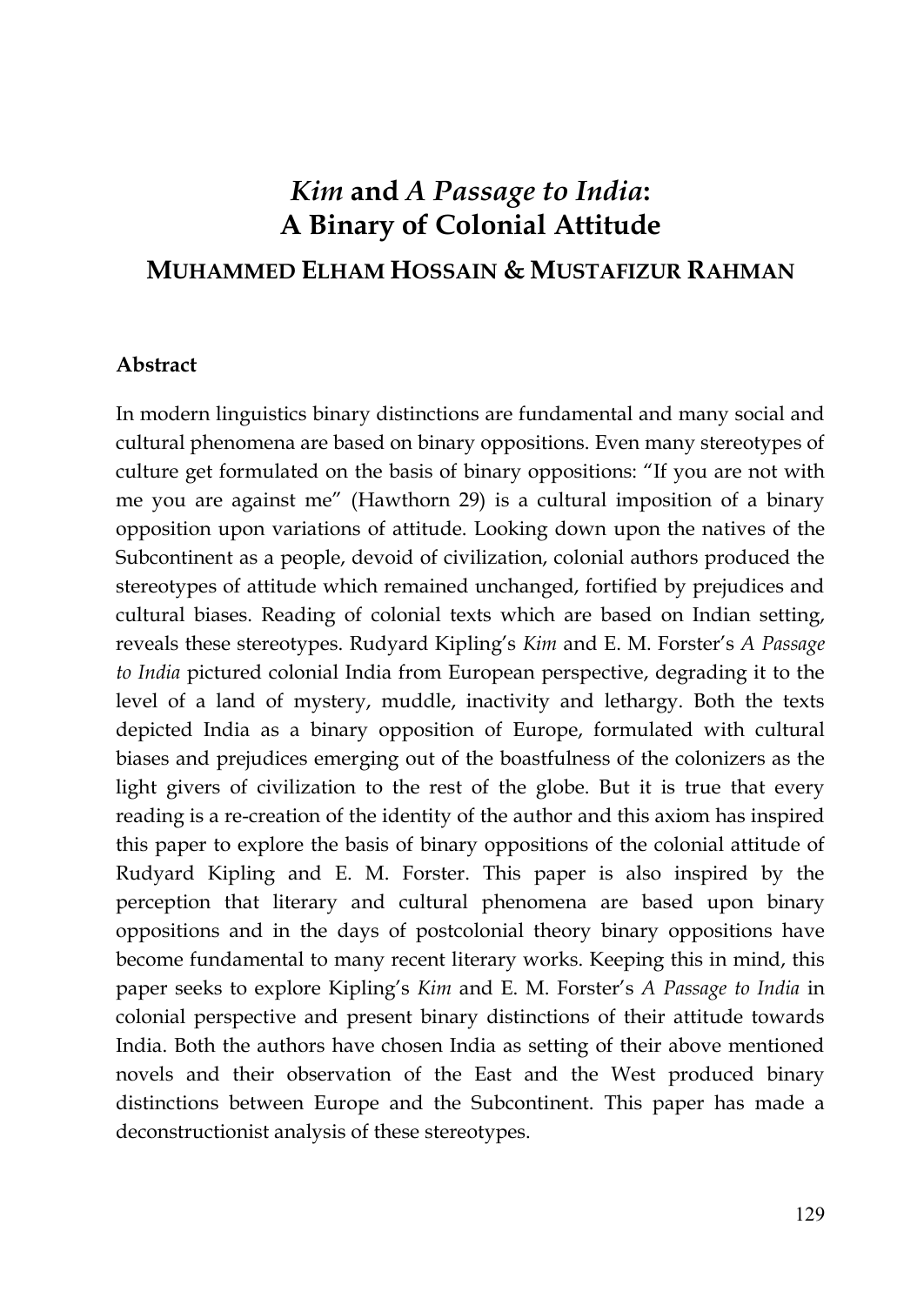Philippa Levine in her seminal book *The British Empire: Sunrise to Sunset* (2007) has found out a factor that made the British colonizers develop interest in India. According to her, after the failure of the American colonies and the trade in East Indies (Indonesia and the Spice Islands) India came to the attention and became the principal foothold in Asia for the British colonizers (62). Gradually India became a jewel in the crown of the British Raj, not because of its resources, but increasingly as a symbol of Britain's overseas powers and it occupied British attention until the middle of the twentieth century and acted as a training ground for scores of colonial officials. For nearly two hundred years these officials exercised imperial domination in the Subcontinent justifying their position with a vehement claim that they were extending benefits of civilization on the ground of their cultural, racial and material superiority. But the contradiction that lies in this claim is that with the exercise of colonizing mission the British extended their authority in India and thus an encounter emerged between them and the natives. In parallel with political and military coercion the colonizers went on with their operation through a supposedly neutral medium of knowledge and culture. In this connection, literary texts serve as a weapon to rule the disposition of the colonized. Thus colonial texts work as a powerful weapon to achieve loyalty of the colonized. Grossly speaking, colonial writers like Kipling, John Masters and Forster ventured successfully to produce a discourse through their texts which contribute significantly to the shaping of the minds of the Indians in the framework of the European colonizers. But Kipling and Forster did this job of shaping the minds of the Indians in distinctively different ways that emerged out of the binary oppositions of their colonial attitude.

The stereotyped attitude of Kipling and Forster was based on the prejudices and biases concerning the feeling of superiority of the European culture and the rightness of the Empire. Superiority and inferiority are a pair of related terms or concepts which are opposite in meaning. If the West stands for superiority then, in accordance with the concept of binary opposition, the East stands for inferiority. Conspicuously it is found that the colonial writers wrote from the ground of superiority as they looked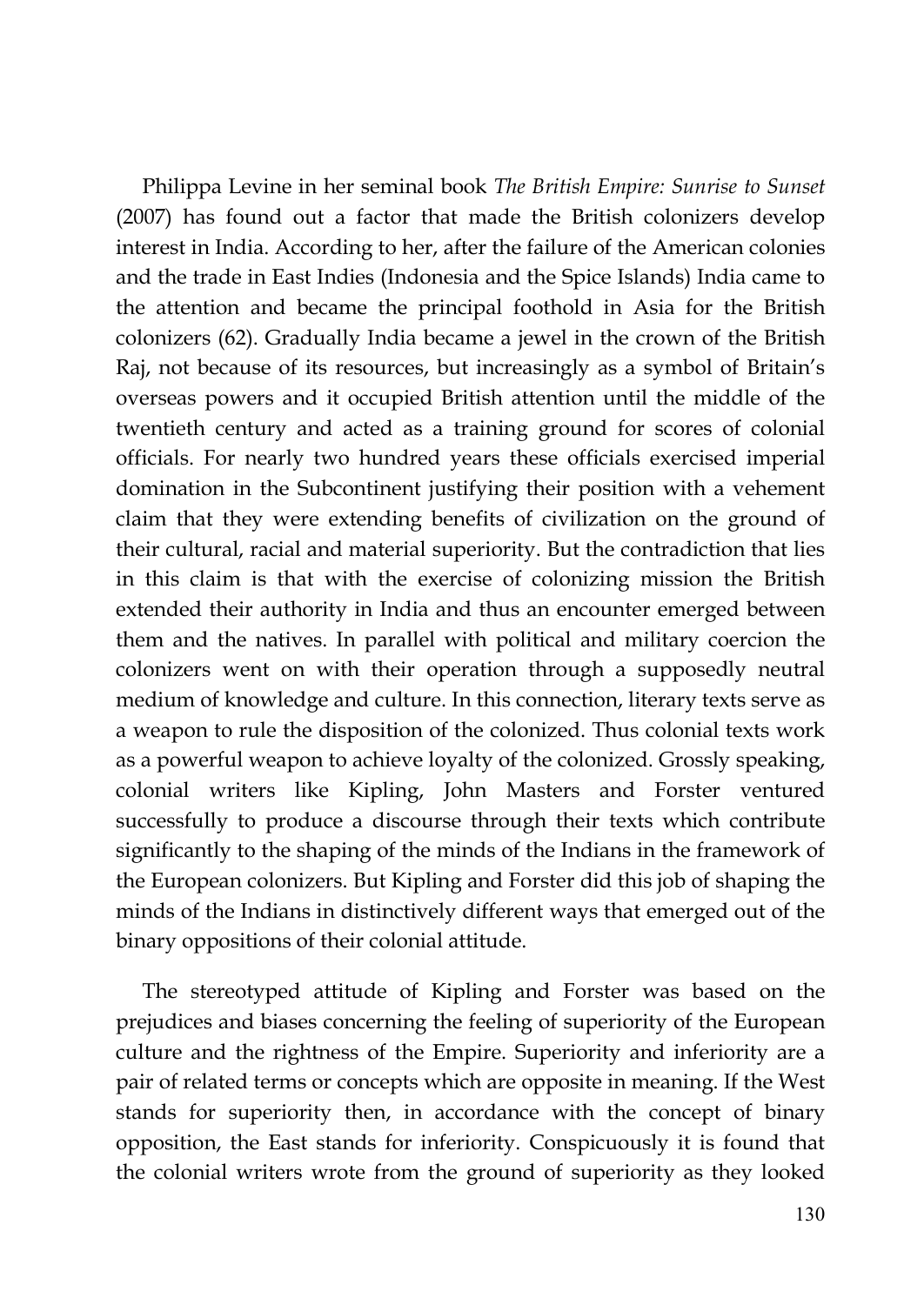upon themselves as the rightful rulers of the world and hence, they portrayed the colonized, specially the Indians in their novels, as an inferior people, devoid of civilization. From the perspective of binary oppositions a study of *Kim* and *A Passage to India* reveals how this superiority complex formed biases and prejudices in both the authors. Kipling's protagonist Kim is white in complexion, Irish in blood and receives education form St. Xavier's School. Forster's Aziz, a typical Indian, attempts snobbishly and tirelessly to win the confidence of the white men and women. Though towards the end of the novel he protests against injustice and humiliation inflicted upon him as he appears to be swept by emotion, not knowledge that would never be sufficient to formulate a counter discourse to challenge the colonizers intellectually. Thus both the texts depict colonial India as a binary opposition of colonialist Britain.

A close reading reveals that the India depicted by Kipling in *Kim* is a boy's India, a kaleidoscope, tinged with varied color, panorama, deliberately detached from the political, social and cultural significances. The first six years of his life stretching from 1865 to 1872 in Bombay provided him with merely a vision of a child's India. In 1882 Kipling came back from England and joined *The Civil and Military Gazette* and worked as a journalist till 1889. The second leg of his sojourn in India provided him with mature observations. His friend circle was mostly elite which limited his experience of India. On the other hand, Forster's close involvement in Indian culture, rituals, the court life of Dewas, close contact with Sir Malcolm Darling and intimacy with Ross Masood fermented *A Passage to India*. His observation, though superficial, helped him produce a sheer picture of racial and moral crises.

Although both Rudyard Kipling and E.M. Forster wrote in the colonial era, their attitude towards India was different, as reflected in the treatment of their novels. Both of them were impressed by India's superficial beauty. Forster's interest was in human conduct and the dark regions in human heart which was responsible for unhappiness and confusion not only between individuals but also among races. Kipling's attitude was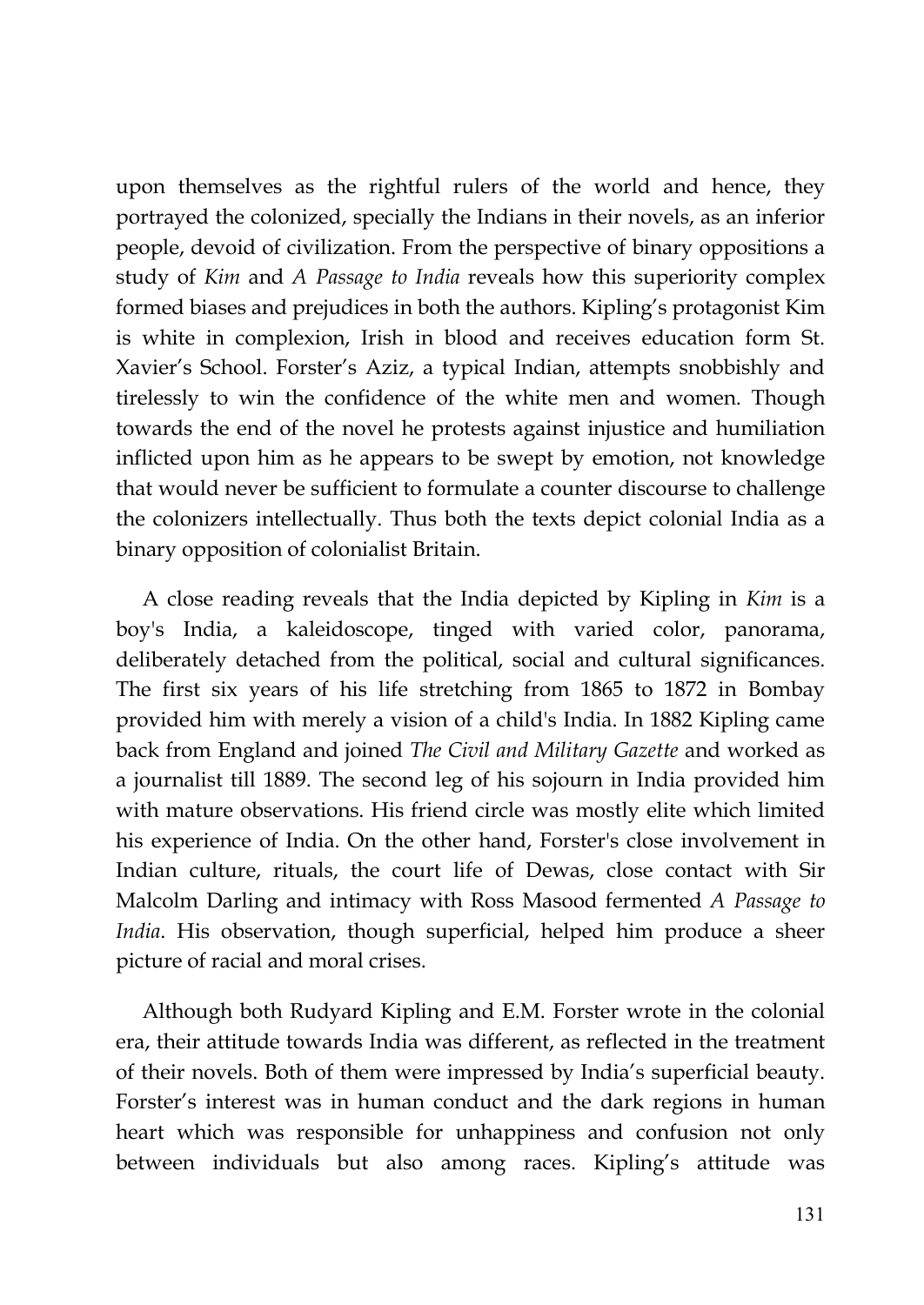ambivalent. Martin Seymour–Smith in his biographical book on Kipling, *Rudyard Kipling* (1989), observed that "Kipling's attitude to India was torn in two: reverence for the ancient, mysterious and wise, which appealed to the religious, sensual, romantic and imaginative side of his personality; and contempt for its political childishness, or childlikeness, and total lack of capacity for self-government" (76). But the similarity of their attitude to India lies in their characterizations. Indian characters of both the writers are politically unconscious, naïve and incapable of producing a political discourse against the colonizers.

It is apparent that Kipling's "characterizations of colonial life became the medium through which the British viewed their work . . ." (Boehmer 52). In characterization Kipling rigorously refuted indigenous culture of the colonized. Thus his definitive expression, "East is East, and West is West, and never the twain shall meet" (238), revealed the superior status of the colonizers and the inferior status of the colonized. Hence, cultural biases in his consciousness of superiority saturated Kipling's mind with prejudices as a member of the colonizers. Puffed up with such prejudice Kipling affirmed that he could feel the pulse of India. At the same time, as a typical colonial writer he believed that the Indians never attempted to look at their own destiny. According to Seymour-Smith, "His imperialistic ideas were founded in part on his notion that he was an expert on India" (76) and these ideas were the source of his prejudice. Like many other imperialists and Anglo-Indian writers, he could not come out of the colonial ethos or break free of race consciousness. In this regard Hemenway says, "Anglo-Indian novelists show how India affected the rulers, not how the rulers affected India or the Indians" (30). Actually, Kipling depicted India at the expense of realism, and India, in his eyes, was a backward country devoid of civilization for which the Indians should take up the white-man's burden. Hence, his portrayal of India, not only in *Kim* but also in other writings, reveals his surrender to the passion and prejudice of his own community. According to Frantz Fanon, when the colonizers occupied Others' land they made every attempt to justify their presence by proclaiming the history of the colonized before their arrival as a history of barbarity and savagery.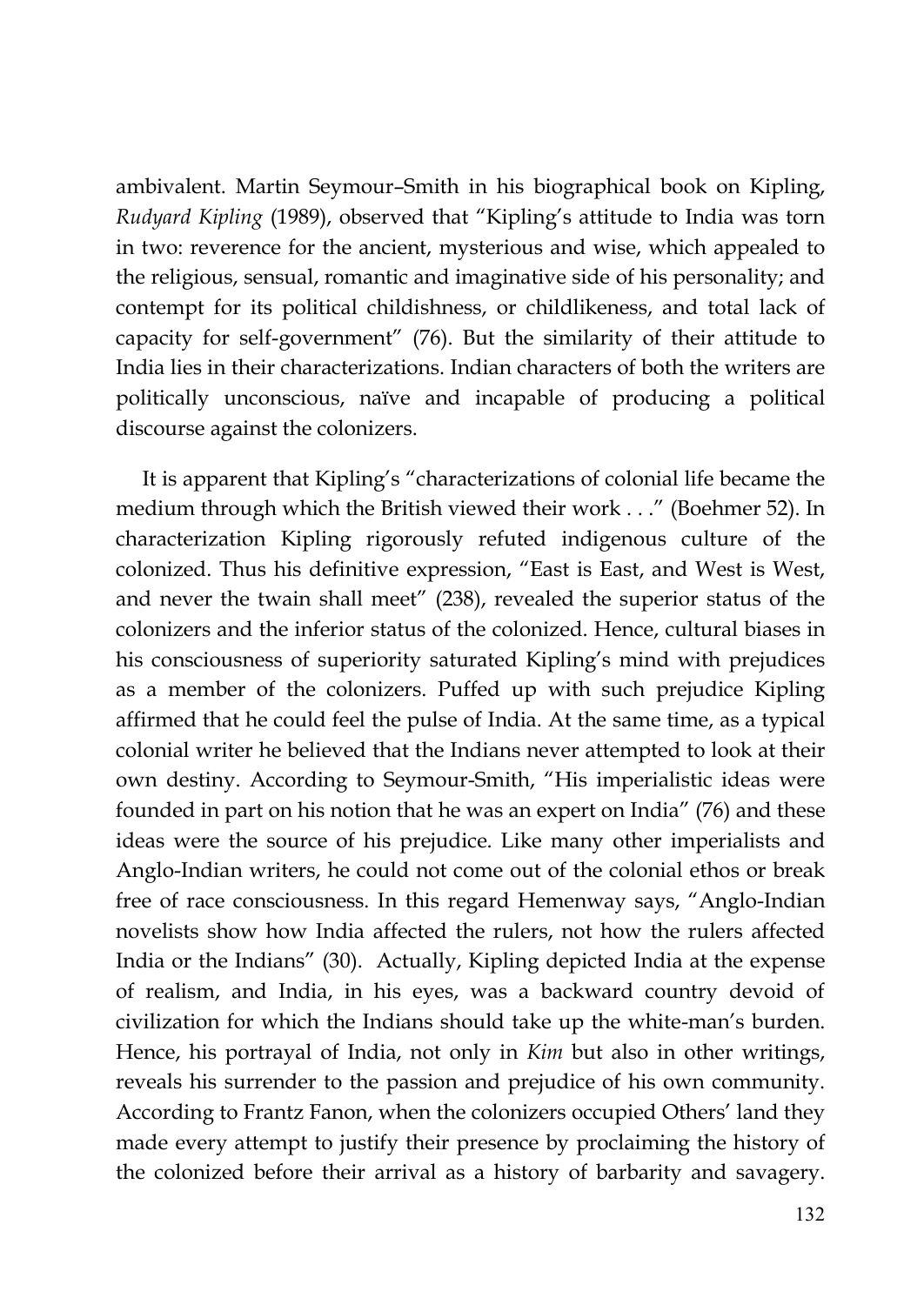Kipling whom Orwell called "the prophet of imperialism" declared that "the Indians were barbaric people whom it was a heroic duty to rule and civilize" (Paffard 2). Hence, Kipling's protagonist Kim, a European in origin, is depicted as an inevitable guide to the lama who represents the Indians.

Both Kipling and Forster do not always see their countrymen through rose-tinted glasses, but sometimes even the more despicably racist characters among them are held up to ridicule or chastisement with an extra dose of sympathy, because, after all they are in India. In this connection Hemenway says, "Most Anglo-Indians did not care or know enough about the Indians to imagine themselves in their shoes" (30). Hence, the overall view emerging from the novels of Anglo-Indian writers like Kipling and Forster is "a distorted picture of the real India" (Hemenway 30). India, commonly known as an ethnological museum, has been distorted, misinterpreted and depicted as a laughing stock. Many European historians like P. E. Roberts audaciously proclaimed that "A few paragraphs must suffice to sum up the centuries that elapsed before India came into contact with European nations by sea" (8).

The picture of India which is depicted in *Kim* is impressive but it does not give the whole story. Kipling threw sufficient light on the natural and rural aspects of life of India. The Grand-Trunk Road with its endless flow of life is portrayed. But whatever parts of India are depicted in *Kim* are marked with superstition, poverty, illiteracy and reluctance to material gains. He found no enthusiasm and adventurous spirit in the Indians which was typically European. The picture of the life in India that he depicted in the novel, is superficial and at best, a vision of the picturesque. Hence, Kipling's portrayal of Indian life "is the kind of life one would see from a train window" (Husain 5).

Forster is not very different from Kipling in his attitude towards the Indians. India in *A Passage to India,* though authentic to a great extent, is full of mystery, muddle, ignorance and anomalies. But how far did the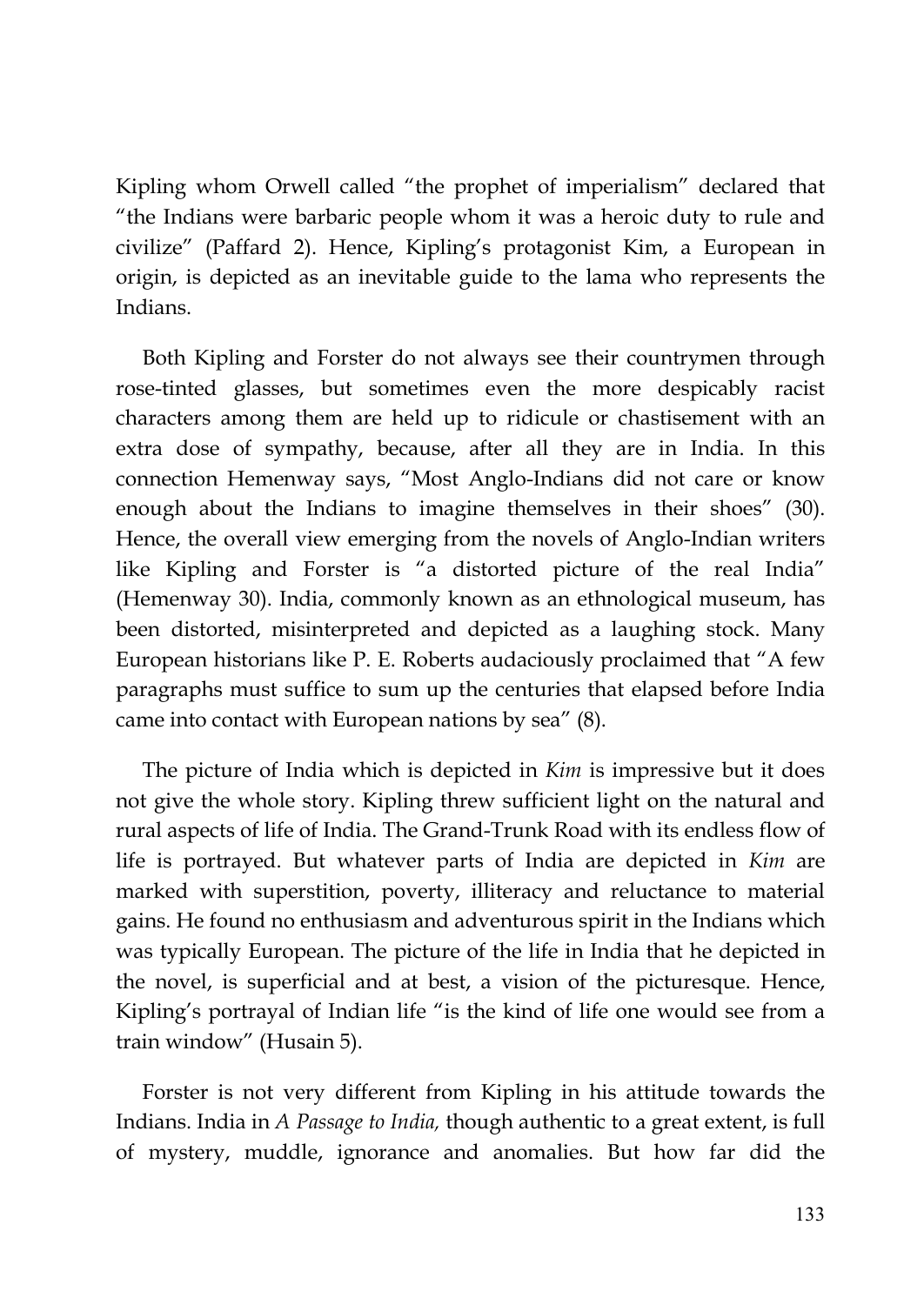Europeans try to understand 'the real India'? They only labeled India as a land of mystery, muddle and primitivism. It appears that Forster associated India with the Marabar caves, devoid of harmony and balance. Adela's inability to understand the meaning of the echo in the Marabar caves may be interpreted as the colonizers' lack of interest in the exploration of the hearts of the Indians. At the same time Adela's accusation that Aziz attempted to rape her in the caves was an outcome of racial prejudices. Her abrupt fury with Aziz reminds the readers of the contemporary political turmoil in India. In this connection a brief recapitulation of the political events of the period while Forster was writing the novel, is needed. The constitutional reforms which were initiated by the Montagu Declaration could not meet popular public demands. The Russian Revolution in 1917 also encouraged and strengthened resentment of the Indians. Gandhi's *satyagraha* was impeded in all possible ways by the Anglo-Indian rulers. Jallianwala Bagh massacre that killed 379 and left uncalculated number of people wounded under the command of General Dyer infuriated the Indians. Besides, the British rulers designed many devices to suppress the political upheaval on the part of the Indians. Adela's position against Aziz after the failure of the picnic party and the enthusiasm in her compatriots, except Fielding, regarding the supposed fate of Aziz in the trial, make the readers feel the political biases of the British rulers against the Indians. But it is as if Forster had intentionally avoided an attempt reflecting directly the contemporary racial and political crises. Whatever he discovered in India was exotic, mysterious or full of muddle. *A Passage to India* explored the possibilities of friendship between Aziz and Fielding, in a broad sense, between the East and the West. Forster wanted to anatomize the soul of India through Aziz, but failed to diagnose the inscrutability of his heart. Fielding did not know when a bridge between Aziz and himself (East and West), could be built. He did not even try to know why.

> Aziz finds it difficult to be civil, let alone friendly towards the English and to avoid them he has withdrawn into a Native State as court physician. Fielding is exasperated by this professional suicide but he has to accept ruefully the 'otherness', the everlasting muddle – as it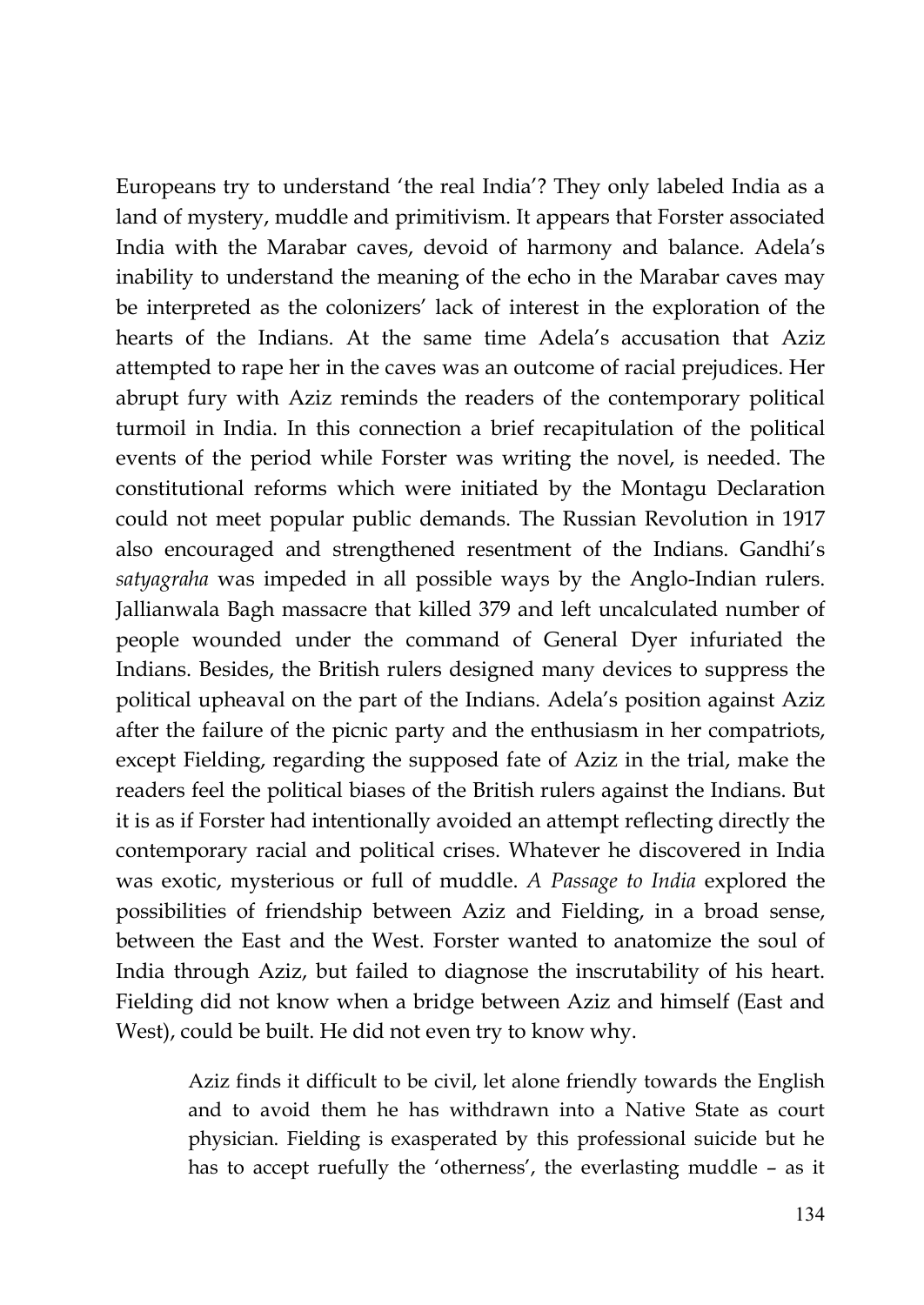seems to him - of India, just as Forster had to resign himself to the muddle of Dewas State Senior when he was its ruler's private secretary in 1921. (Mahood 74)

Thus the mind of India had been termed as 'muddle'. Such labeling of the Indian mind was a political intention to identify the indigenous culture as mystery and muddle. Forster explored different possible grounds of friendship between races but ultimately discovered puzzling differences that retarded the attempt to build such a bridge.

Forster's India was a continual bafflement for the Europeans. The Marabar Caves represented the muddle and mystery of Indian life and it was utterly inscrutable to the British. Mrs. Moore's indifference towards Aziz and Adela's embarrassment after the incidents in the caves showed the inability of the colonizers to understand this far-off land. Forster also showed how this opacity acted as a block to the way to developing a meaningful understanding between the colonizers and the colonized. Failure of the Bridge Party also depicted this improbability of relationship between them. On the other hand, to Kipling, India is a fair and beautiful land. The picture of India depicted in *Kim* appears to be more important than the plot itself. Actually, Kipling was not mystical in his portrayal of Indian life. He was charmed by the simplicity of Indian pastoral life. He never threw light on the miseries caused by the persecution exercised by the colonizers. He rather believed, ". . . India's hope of redemption lay in a complete acceptance of the rule of the British" (Husain 30).

However, Forster's recognition of Indian nationalism has apparently differentiated him from Kipling. Towards the end of the *A Passage to India* Aziz's angry attitude towards Fielding is a gregarious exposure of the Indian spirit of nationalism. His angry reaction to Fielding's mocking remark "Who do you want instead of the English?" (316) appears to be an outburst of nationalism. As Forster puts it, "And Aziz in an awful rage danced this way and that, not knowing what to do, and cried: "Down with the English anyhow. That's certain. Clear out, you fellows, double quick, I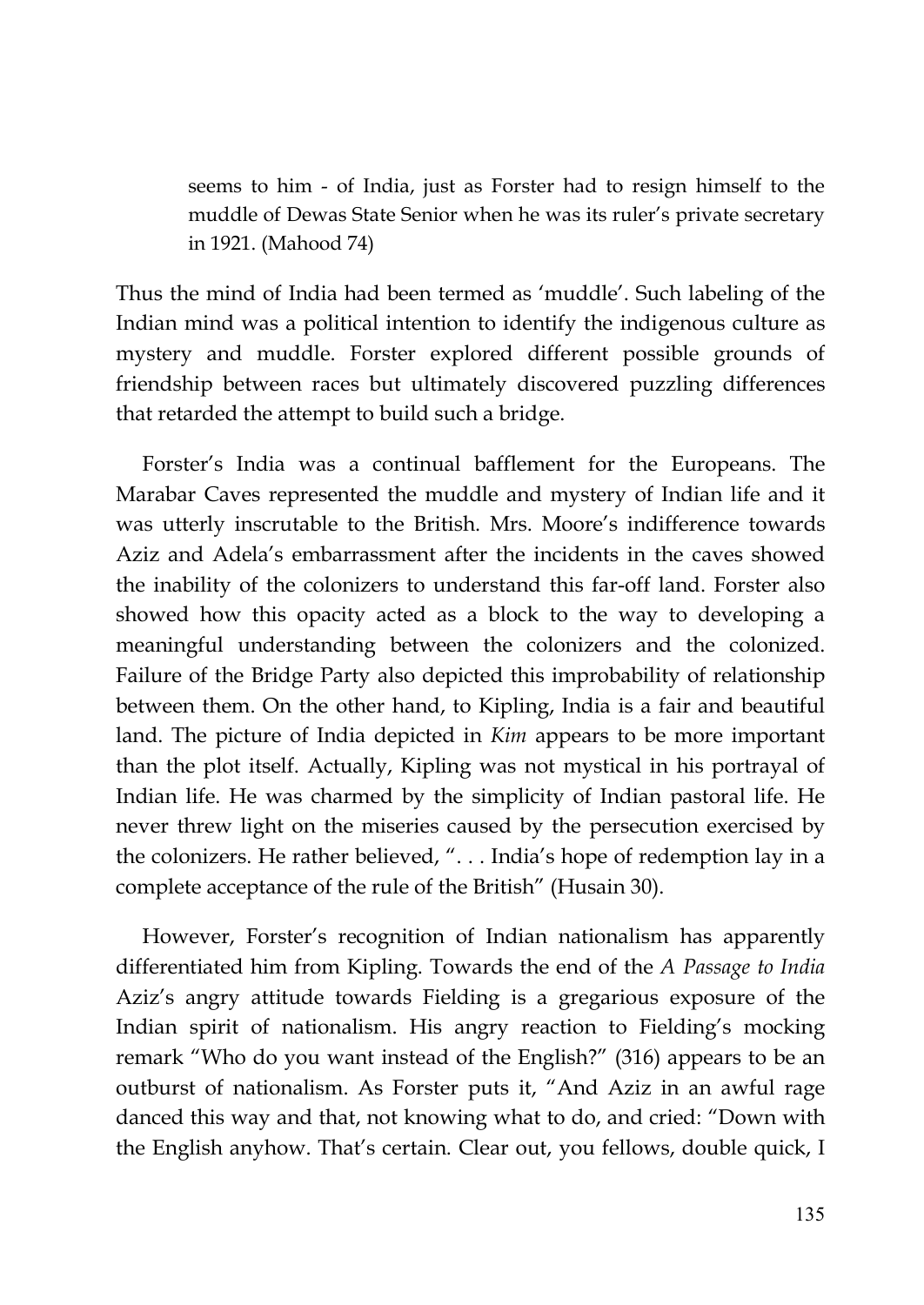say. We may hate one another, but we hate you most . . ." (317). Though Aziz's gregarious bent of mind hinders him from producing a discursive prudence, it heralds the upcoming surge of Indian nationalistic spirit which will drive the English out of Indian territory.

In the same vein, Fielding's helpless question, "Why can't we be friends now?" (317) is answered by multitudes of voices. The whole entity of India speaks together:

> . . . the horses didn't want it – they swerved apart; the earth didn't want it, sending up rocks through which riders must pass single file; the temples, the tank, the jail, the palace, the birds, the carrion, the Guest House, that came into view as they issued from the gap and saw man beneath: they didn't want it, they said in their hundred voices, 'No, not yet,' and the sky said, 'No, not there.' (317)

The whole of India seems to echo Forster's acknowledgement of Indian nationalism. The 'hundred voices' indicate the rise of consciousness among the Indians. Forster truly understands that the Indians may have hatred for one another but they nourish even more hatred for the colonizers. The seed of nationalism sown with the *Sepoy Mutiny* in 1857, in fact, was the first spark of freedom which took the form of a flourishing tree through the Jalianwalla Bagh massacre in 1919. Forster's realization and acknowledgement of the development of Indian nationalism distinguishes him from Kipling. In this regard, M. Keith Booker said, "Forster's acknowledgement of the growing importance of the nationalist movement sets his work strikingly apart from Kipling's *Kim*, in which any such acknowledgement is scrupulously suppressed" (151). It is perhaps because *Kim* deliberately avoided the local controversial aspects of race and political turmoil. Forster, for his part, showed his interest in India and not in Indian politics. Kipling's India has been portrayed through the lama who felt helpless without Kim, a boy, western in origin. On the other hand, Forster's India is echoed with tremulous voice of nationalism though at the same time he was well aware of the fact that "cool head does not go with a warm heart" (Mahood 76). Aziz's sense of nationalism was mostly fermented by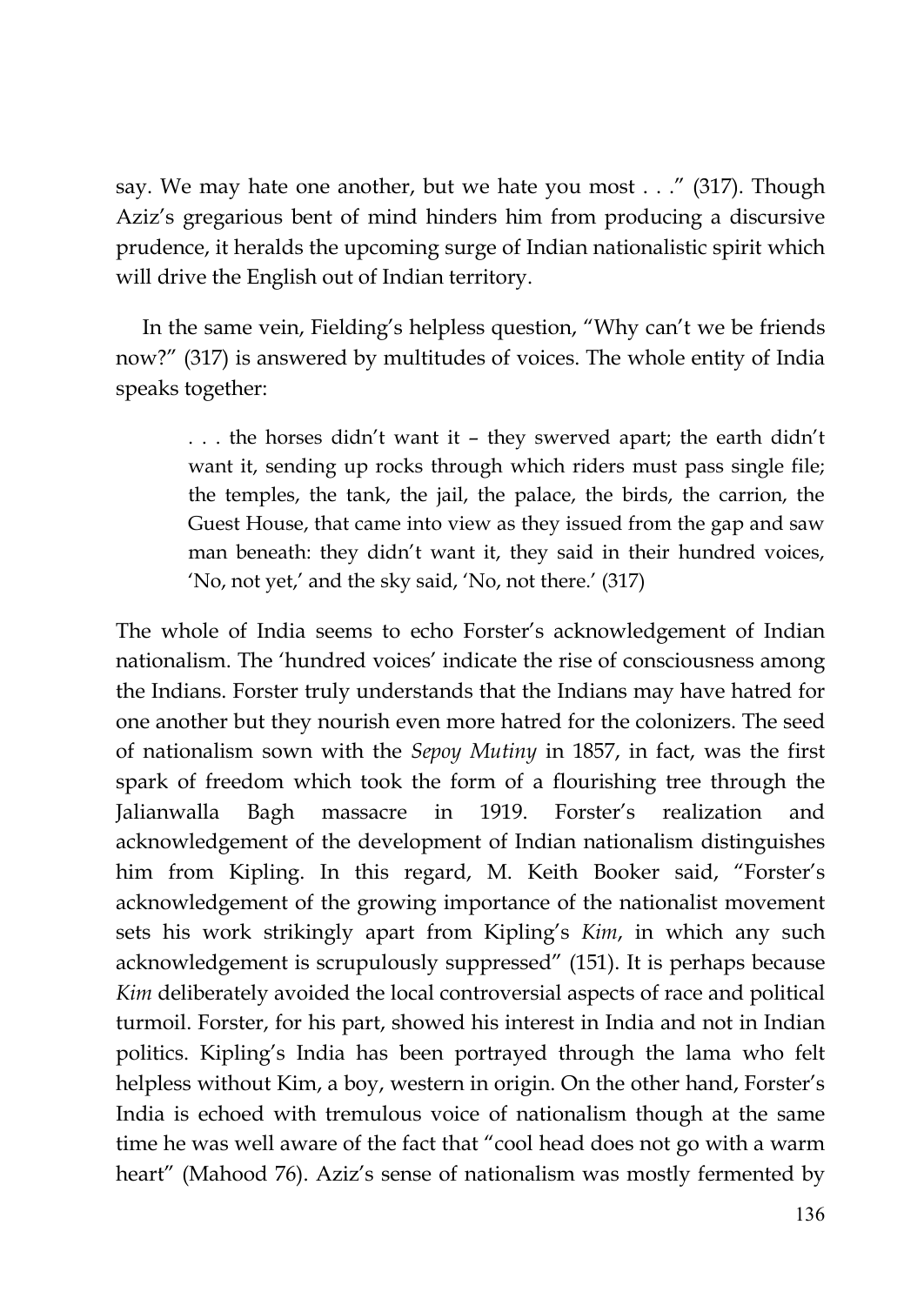the warmth of heart, not cool head which went with the West, as it was clear from the dominating disposition of Ronny. Hence, a passage between East and West was next to impossible. In this regard Mahood clarified Forster's position by saying that "Forster hated imperial domineering but he had no quarrel with imperial domination" (90). Here Forster is similar to Kipling. In the eyes of both of them India was obviously a binary opposition of the British imperial power. And again if these two texts are read on the basis of their focus on the political awareness of their protagonists, then Aziz appears to be more mature than adolescent Kim and thus *A Passage to India* is a binary opposition of *Kim*, too.

The India that has been presented in *Kim* is enchanting. It is not the India of racial clashes or political violence. The best example of a refreshing Indian point of view is the narrator's impression of the sights, sounds and smells of India. His fascination for the natural beauty of India is exemplified in the following lines:

> The voice of early evening had settled down to one soothing hum whose deepest note was the steady chumping of bullocks above their chopped straw, and whose highest was the tinkle of a Bengali dancinggirl's sitar. Most men have eaten and pulled deep at their gurgling, grunting hookahs, which in full blast sound like bull-frogs. (87)

Kipling approaches closest to the Indian point of view by focusing on comic and picaresque adventures. Nevertheless, the narrative framework and context of *Kim* remain those of the colonizers. Like other colonialist texts *Kim* offers the spectacle of Indian society reproducing itself, representing its history and beliefs, repeatedly asserting its invincibility. But as a colonialist writer Kipling does not depict the picture of resistance and indifference on the part of the natives. Kim behaves like an Indian but he is sent to St. Xavier's to become a Sahib. Hurree Babu also knows that the English have forced their education on him but he is deprived of a white man's salary. Even then he cannot come out of the Great Game because of his "ape-like imitation of his English masters and their habits and interests and his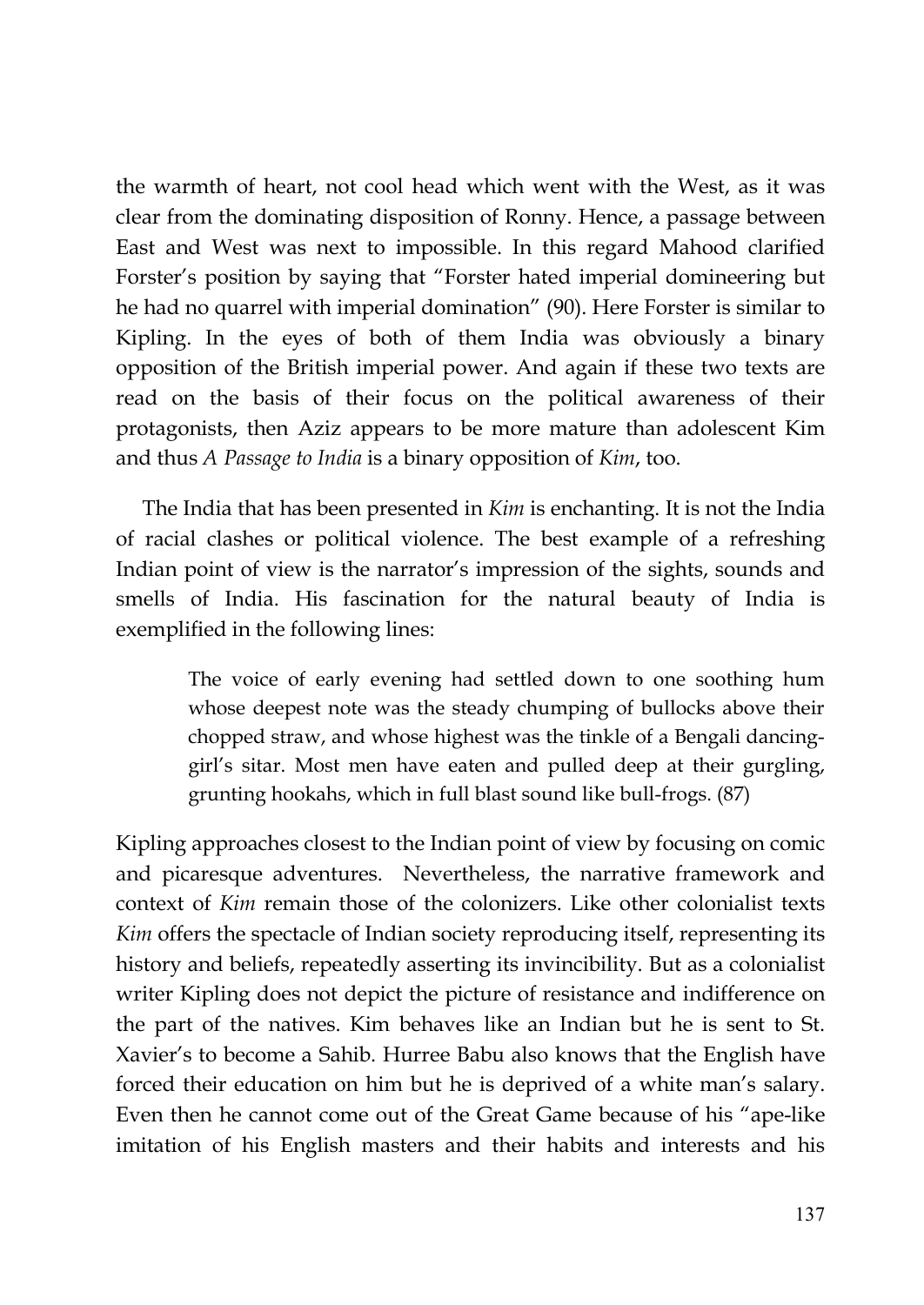incapacity to fully digest their knowledge and mores" (Alam 11). Thus, Kipling has portrayed the picture of deprivation but has not depicted how the sense of deprivation may form resistance on the part of the deprived.

Kipling's prejudices led him to produce a towering protagonist of Western origin. Kim, the protagonist, has connection with the Indians such as Mahbub Ali and Hurree Chunder Mookerjee. But they only support the development of his character and never come to the center of the novel. The Indian characters have "no importance in the novel in so far as they exist in relationship with Kim, or in relation to their work for the Great Game, the Secret Service of British India" (Boehmer 67). Kim is depicted with all the excellence of superiority. He may accompany the lama but will not adopt his way of life. He uses the lama as a sort of mask which has saved him from the arrow of suspicion of those with whom he maintains gregarious relationship. Kim's ultimate desertion of the lama shows how he behaves like a typical colonial agent. His involvement in the Great Game suggests that he will in the end never surrender his colonial self to the culture of the Indians. Kipling's chauvinistic attitude and belief that England is superior to all other countries, has been projected through Kim's exploitation of the lama's identity. It is true that Kim possesses a profound love for the lama, but it is also true that his love is never like the Oriental or impulsive type of surrender. The love of an Indian is a kind of worship that a European wants as it is wanted by Ronny in *A Passage to India.* Ultimately, Kim repudiates the lama's mystic quest of spiritual life and to a great extent Kim is an incarnation of materialism and the colonial enterprise.

A very subtle difference between Kipling and Forster is marked in the characterization of the protagonists. In *Kim,* though the protagonist has not yet grown beyond adolescence, he is innovative and a chameleon–like figure. He is skilled in "inventiveness" and has an "acute power of observation" (Boehmer 71). His acuteness in adopting any role in accordance with the demands of the situation is a testimony to his fitness to be an imperialist and a Secret Service spy. He is inevitable for the lama as Kipling concedes that the British are inevitable for the Indians.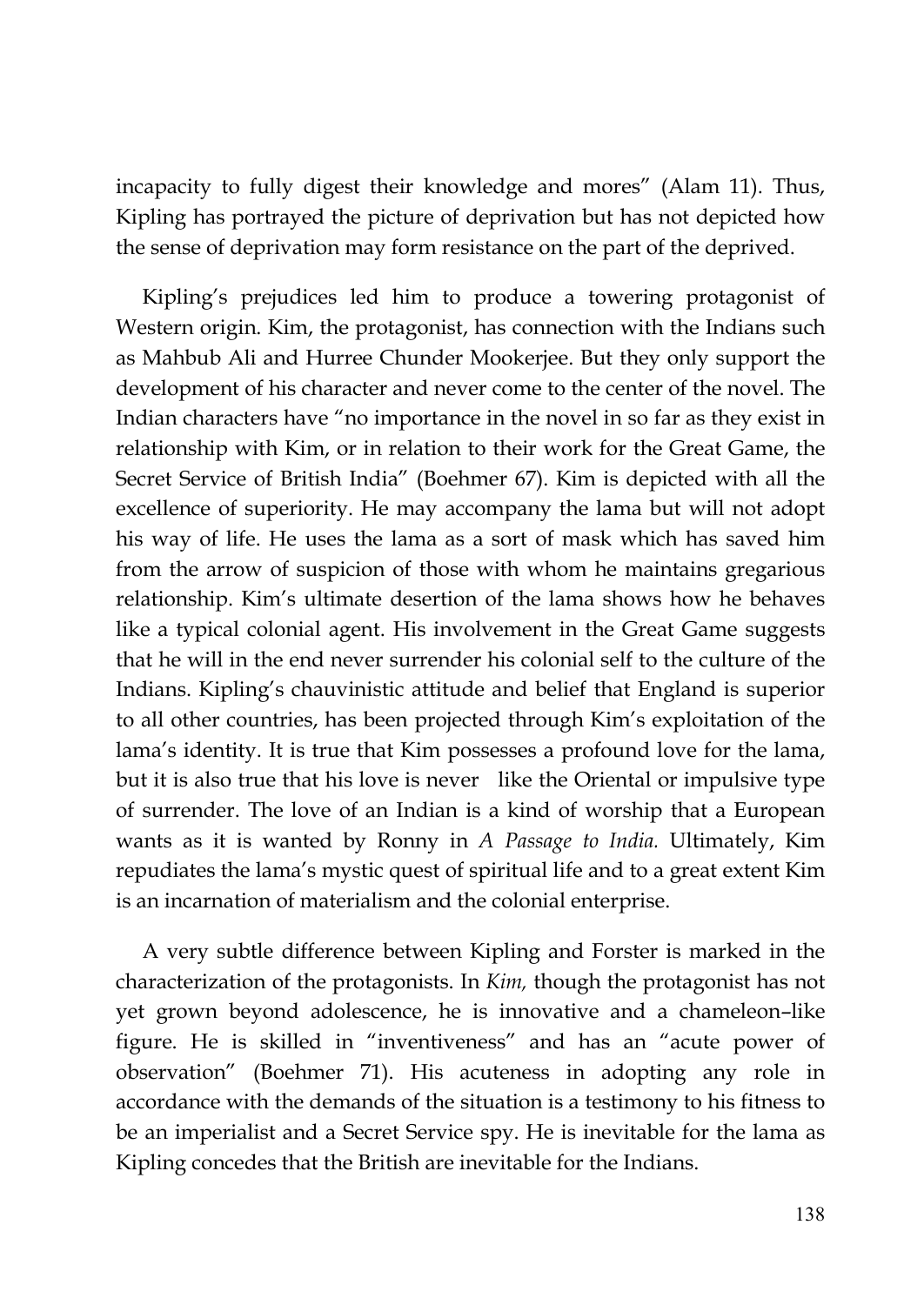On the other hand, Aziz, in *A Passage to India*, a typical Indian, devoid of discursive skill, is unable to fight against the colonizers. His non-discursive anger against the colonizers cannot make him potent enough to fight for the colonized. But he knows and maintains that the colonizers have nothing to do in India. In the Mosque scene Aziz's reaction to Mrs. Moore shows that the mosque and the temple in India belong to the Indians, not to the colonizers as "The Church in the colonies is the white people's Church, the foreigner's Church. She does not call the native to God's ways but to the ways of the white man, of the master, of the oppressor" (Fanon, *Black Skin* 32). Only intellectual response to life is not enough to have an access into the hearts of the natives and it is powerfully exhibited in the cave scene when Adela undergoes a hysteric experience resulted in her attempt to perceive India intellectually. Mrs. Moore also initially in the first cave felt suffocated and rushed out of it and lost interest in Aziz and above all, India.

Like Kipling, E. M. Forster has maintained a strict division between the colonizers and the colonized. However friendly Aziz and Fielding may be, their friendship can never elevate them to the level of brotherhood. Aziz has rightly said to Mrs. Moore that the Indians are not allowed in the English club even as guests. Though he is educated, he is not appreciated by the Anglo-Indians. Aziz looks upon Fielding as his friend or even brother. But the passage between the souls is yet to be linked. As Fanon noted, "Brother, sister, friend – these are words outlawed by the colonialist bourgeoisie because for them my brother is my purse, my brother is part of my scheme for getting on" (Fanon, *The Wretched* 36).

It is apparent that Forster emphasizes the relationship and not the friendship between the colonizers and the colonized. Friendship with so vast a gap in status is yet to be made. Only by transcending all factors such as culture, religion, points of view and histories is relationship possible. Relationship is different from friendship. Relationship in the transcendent state of mind is not impossible even between distinctively different persons let alone two different nations because it passes through the heart while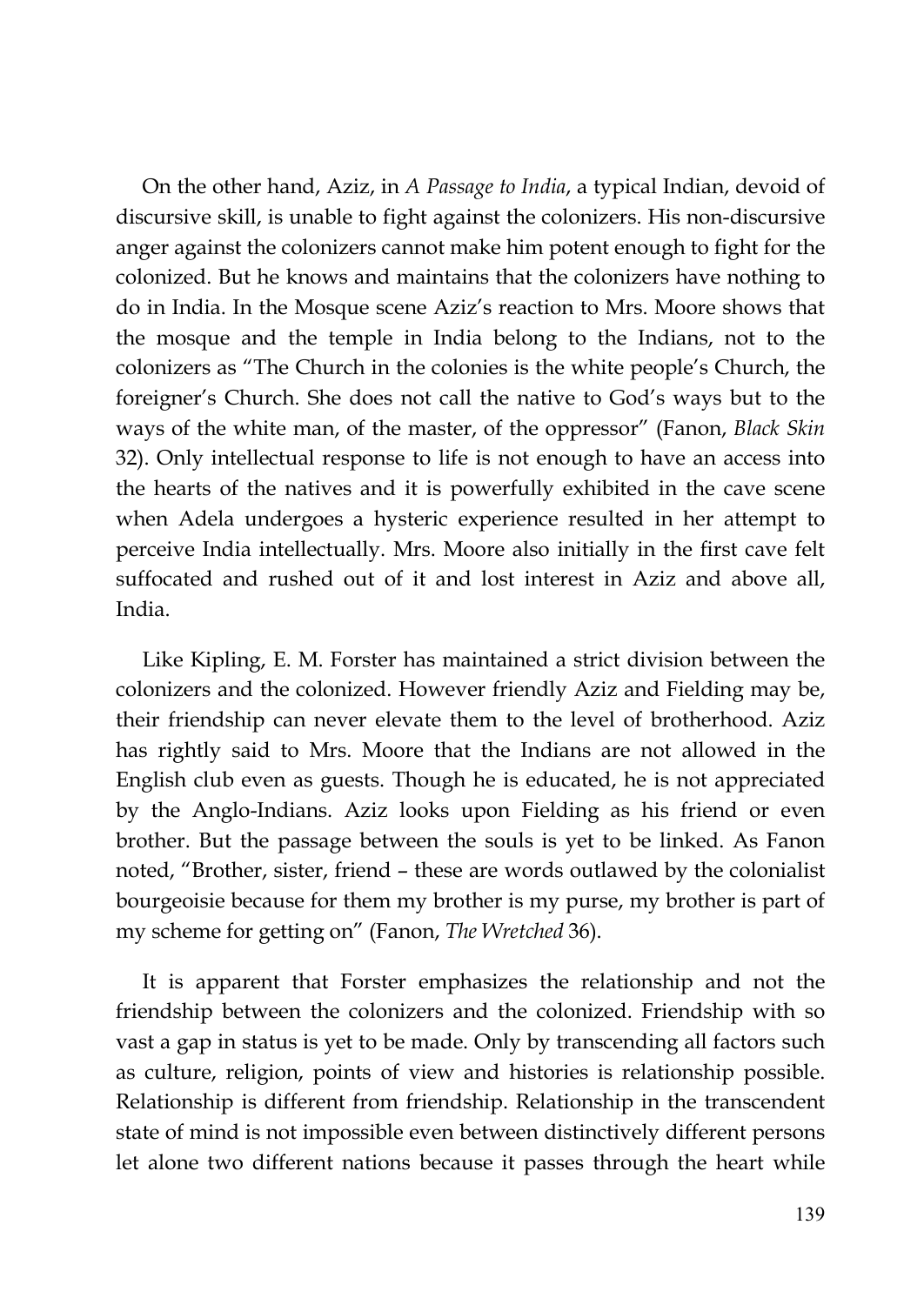friendship is determined on the material scale. Thus in chapter 36, though Aziz will have nothing to do with the visiting English party, Ralph's simplicity and sensitivity move him to use some words to him that he had used long ago to Mrs. Moore in the Mosque scene, "Then you are an Oriental" (24). This is an acknowledgement of a relation deeper than mere friendship, for it suggests a sense of oneness that Aziz and Fielding never achieve. It is remarkable that Forster has very aptly showed the resistance and indifference on the part of the colonized. Aziz's indomitable and indocile attitude towards the English, whether he is Turton or Burton, reflects his obstinate nationalism, mostly saturated with impulsive disposition. It is not politically discursive. Actually, Forster has gone deeper into the hegemonic differences between East and West. In the same vein, Kipling has examined the improbabilities of the reconciliation between them. Like Kipling he also maintains the belief that "The British have right to rule (Mahood 79).

Kipling affirms through *Kim* the "will to power" of the colonizers. He has not shown how colonizers faced opposition from the colonized. He has rather focused on the skill and dexterity of the colonizers and their colonial potential. On the other hand, Forster portrayed the typical Indians with feeble strength fighting against the tremendously equipped colonizers. Aziz's passage from Anglo-Indian dominated territory to the princely state of Mau, where he believes Indian nationalism will have a better chance to grow, produces a picture of the spirit of nationalism emerging among the Indians. On the other hand, Kim's return to the Great Game indicates Kipling's suggestion that welfare for the Indians lies in their complete surrender to the British rulers. Kipling's indifference to Indian selfgovernment is also seen in his portrayal of the Indian characters with passivity and reluctance*.*

As a British colony, India always remained a 'far off' land to British colonizers. In *A Passage to India* Forster portrayed an India that was inaccessible in many respects. In this regard, Elleke Boehmer said: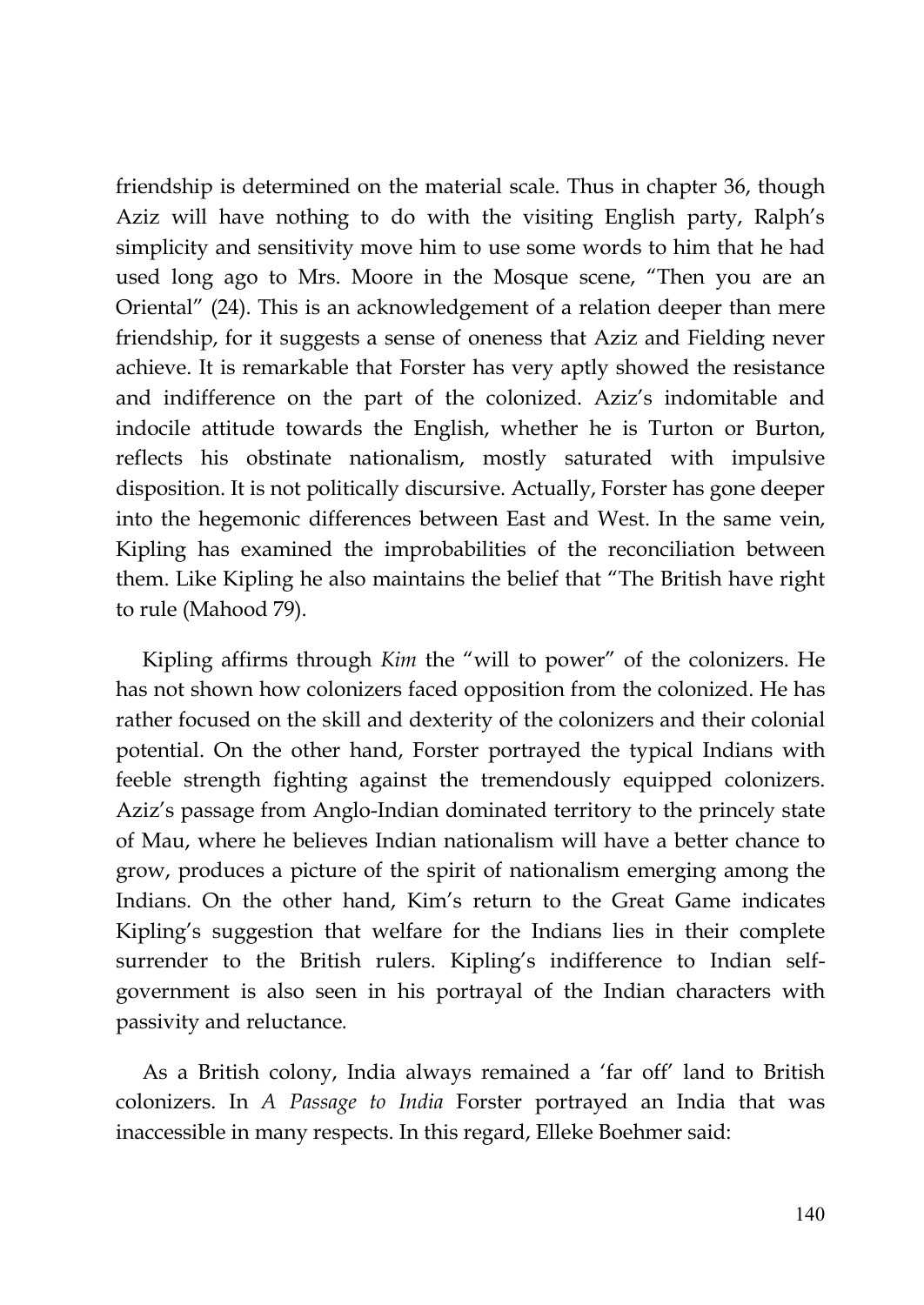E. M. Forster's attempt in this novel to understand the difference of India by way of a Western vocabulary of liberal tolerance has received much critical acclaim, not least in India itself. Throughout the narrative, Indian sophistication in spiritual matters shows up the socalled superiority of the Western intellect. (150)

The colonizers are portrayed with elevated features of education, tolerance, philosophy and manliness in contrast to the ignorance, muddle and informality of the natives. To Forster an educated Indian like Aziz is talkative, impractical and incapable of understanding practical matters.

Kipling's portrayal of the character of his protagonist reflects his cultural biases. Frantz Fanon said in his *Black Skin White Masks* (1967) that the desire of the slave to own the colonizer's world results in schizophrenic imitativeness (79). Colonization certainly leads to a cultural encounter, and the colonized subjects develop interest in that encounter. In *A Passage to India* Forster has also showed the schizophrenic imitativeness in Aziz, especially till the failure of the picnic party in the Marabar caves. Aziz's anxiety regarding the arrangement of the picnic shows how restlessly he tries to be furnished with the label of punctuality, sincerity and appreciation of the colonizers.

In consequence of schizophrenic imitativeness and Eurocentric disposition the colonized begin to think themselves to be blessed in serving the colonizers. Lurgan Sahib, Hurree Babu, Mahbub Ali are all very useful in playing the Great Game with the colonizers. Their subconscious bent of mind towards the colonizers apparently represents their passivity and dementia*.* Kipling, eager to promote the colonial machinery, depicted the distorted image of the colonized subjects, disrupted "in a conflict of loyalties or aspirations" (Bullock and Stephen 413). On the other hand, Forster dug out the seed of this force of resistance in Aziz. After acquittal from the trial, his decision to go to some other state which is free from British domination appears to be an exposure of his need for self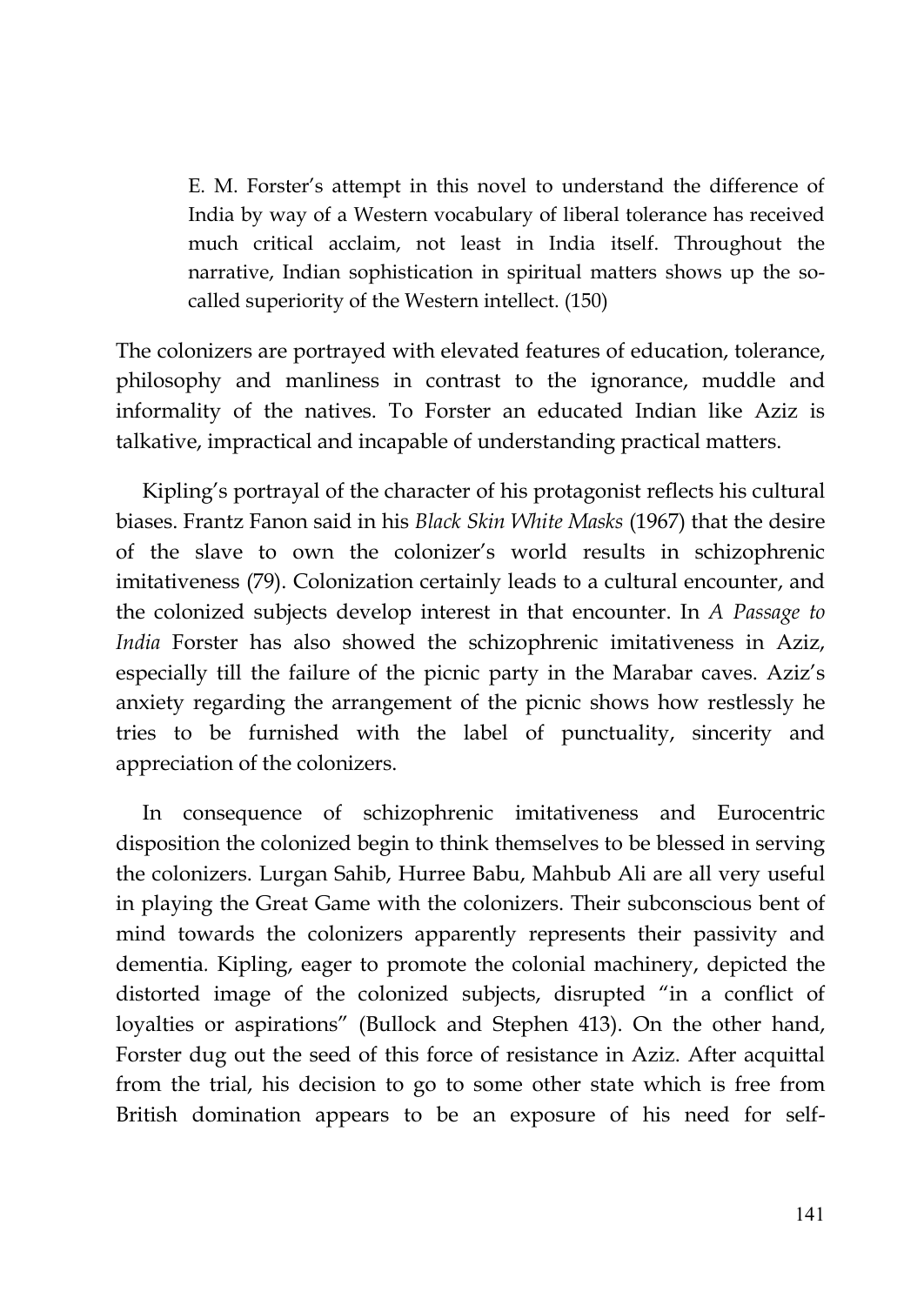government though it is feeble on the ground of the strength of his political ideology.

Forster is sincere in depicting corrosive racial clashes. The factors which perpetuate colonialism have also come under scrutiny in various situations in the action of *A Passage to India*. India's internal casteism and religious disparity lengthened the slavery to colonialism. In this respect, Hawley says, "In colonized and de-colonized India, casteism and disparity of wealth perpetuate colonialisms" (19). In *A Passage to India* the racial problem is seen as corrosive. Aziz is a good doctor but his bed room and the bi-cycle that he rides, reveal his poverty - stricken life. On the other hand, the life of English rulers is depicted as polished and privileged. Economic exploitation produces discontent among the Indians. Their long deposited discontent inspires the deprived to stand face to face with the rulers. It also gives an impetus to the self-determinism among the natives. This determination, of course, leads the colonized to liberty. Forster showed this determination functioning in Aziz, but Kipling did not create anything like that in any of his Indian characters.

Exercise of power gives birth to resistance. In the last chapter Aziz's vehement hatred for the English may be interpreted as a form of resistance against the force that Ronny refers to in Chapter 5 when he tries to convince his mother regarding the justifiability of a rigorous role. He says to his mother that he is here to hold this wretched nation as ruler and not as a missionary. Ironically, Ronny refers to a missionary who, according to him, should be a repository of mercy. But colonial Christian missionaries worked in many countries to supplement the colonial machinery which functioned to exploit the natives. Colonialism took many countries in its grip under the disguise of Christianity. Ronny always maintains his status as a part of the colonial force. Exercise of such force gradually produces a kind of resistance that comes from Aziz, who, imbued with the spirit of nationalism, snubs Fielding, "Down with the English anyway" (317). It appears that Forster's interest lies in the study of characters in association with cultural differences. But all his characters are not endowed with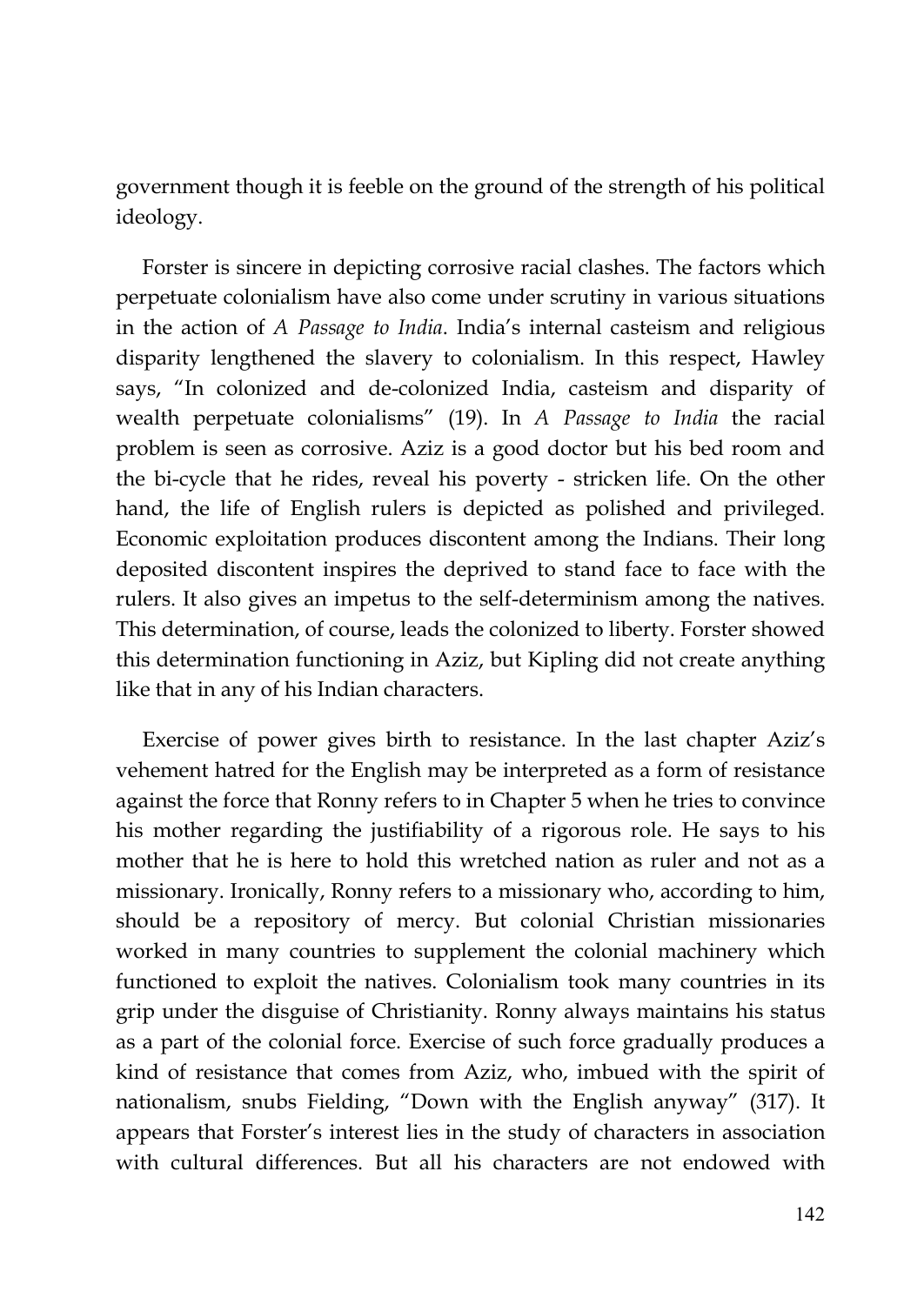sufficient force of resistance. Kipling, for his point, intentionally does not show any interest in the development of political consciousness in his characters and his Indian characters are even fond of taking up the strategy of mimicry. They are dedicated to the service of the Anglo-Indians.

But both Kipling and Forster exhibited a keen awareness of the insecurities which dogged colonial rule. Though Kipling believed that the Indians could not stand alone, he knew that the colonial power was not free from the inner and outer threats. In *Kim* the Secret Service apprehends insecurity of colonial rule. Similarly, in *A Passage to India* Forster portrayed the insecurity of the colonial exercise through the vagueness, vastness, sharpness and inscrutability of the Marabar caves that perplexed both Mrs. Moore and Adela Quested. "The Marabar caves in *A Passage to India* denote nothing but their own vacancy of meaning" (Boehmer 95). The incapacity to identify the disposition, epistemology and cultural traits of the Indians took the form of a sense of insecurity that haunted the colonial rulers.

Both *Kim* and *A Passage to India* tend to suggest that the Indians appear to lack the skills needed to rule themselves. Kim's ultimate return to the Great Game shows his loyalty to the authority of the colonizers. On the other hand, Aziz's spirit of nationalism only allows space for a faint hope of social interaction between the Indians and the Europeans. Kipling is never ready to compromise regarding the political right of the British colonizers to govern India and his imperialistic disposition makes him an enthusiastic propagandist of the British imperialism. On the other hand, Forster's delicate evasion of the political growth of the Indians makes the readers realize how he has maintained the superiority of the colonizers. Thus India in both the texts has been depicted as an entity of the binary oppositions of the West and the attitudes of Kipling and Forster towards the British and the Indians are based upon binary distinctions between 'Self' and 'Other'.